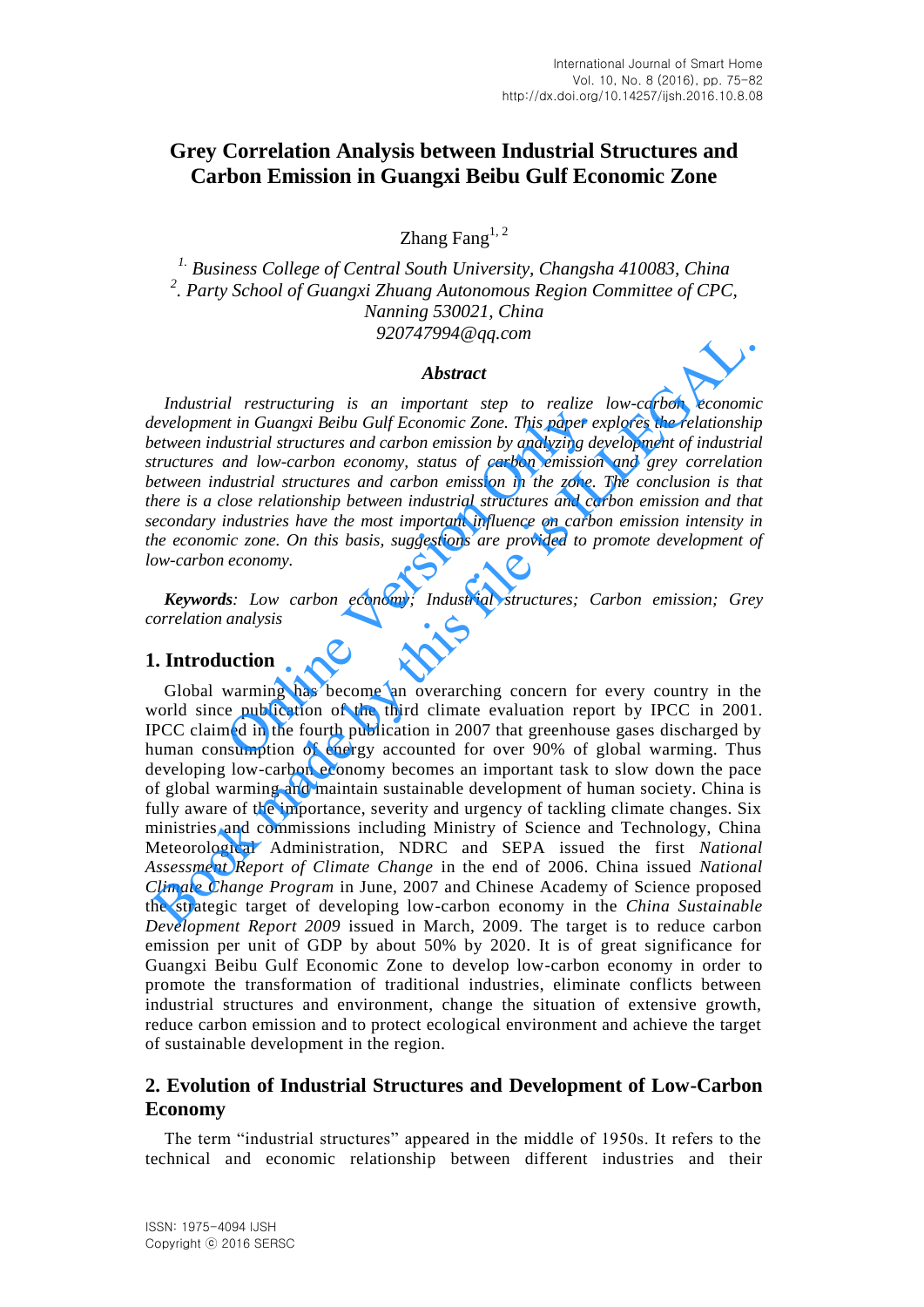proportions in economic activities. Industrial structures are the result of previous economic growth, the base of future economic growth and the fundamental factors for economic development. Evolution of industrial structures is mainly from lower grade to higher grade and towards sophistication and rationalization. Regions with low energy consumption and high economic benefits usually have relatively reasonable industrial structures. Secondary industries have most significant influence on carbon emission intensity, followed by primary industries and tertiary industries. Some low carbon scholars hold that industrial restructuring should lay emphasis on restructuring of secondary industries and development of tertiary industries. However, carbon emission does not decrease along with increasing scales of tertiary industries in China. The problem lies in structures inside each industry. Whether industrial structures are reasonable is related to the potential of sound and rapid development of regional economy, which coincides with the target of lowcarbon economy. That is, reasonable industrial structures can promote development of low-carbon economy which, in turn, boost the upgrading and optimizing of industrial structures. They interplay and affect each other and together push sustainable development of economy.

Evolution of industrial structures can be decomposed into four stages according to Rostovian take-off model. The first stage was transition from conventional agriculture to light textile industry. Energy demand increased slowly and carbon emission showed no influence on economic growth in this stage. The second stage was transition from light textile industry to heavy industry. Energy demand increased sharply and carbon emission became one of restrictive factors for economic growth during this period. The third stage was transition from raw material industry featuring high carbon and high emission to manufacturing industries such as processing and assemble. Stable demand for energy moderated the increase of carbon emission. The fourth stage is a technology intensive stage. Science and technology becomes key elements while effective utilization of energy improves significantly and carbon emission gradually decreases and keeps at a relatively stable level. bon conomy which, in tant, boost the upgradint structures. They interplay and affect each othe development of economy.<br>
an of industrial structures can be decomposed into an take-off model. The first stage was transitio to Treethous material structures are considered in the problem and state and state and streated to the potential of sound duration material structures are reasonable is related to the potential of sound duration and developme

# **3**. **Status Analysis on Carbon Emission in Guangxi Beibu Gulf Economic Zone**

This paper calculates and analyzes carbon emissions based on data from *Guangxi Statistical Yearbook 2014* and *China Energy Statistical Yearbook* and on the energy consumption default values from IPCC's carbon emission coefficients of fossil energy. According to actual requirements of this research and real conditions of Guangxi Beibu Gulf Economic Zone, we just take carbon emissions from end-use of energy into account when calculating carbon emissions. For energy sources, we just consider coal, oil and natural gas. Carbon emissions from energy loss during process and conversion, transport and distribution are omitted. We employ a carbon emission formula certified by IPCC, and based on the local conditions, to calculate carbon emissions during 2006 and 2013 in Guangxi Beibu Gulf Economic Zone, where the carbon emission coefficient is IPCC coefficient (see Table 4-3).

# $P_t = aP_{ta} + bP_{tb} + cP_{tc}$

where P denotes total carbon emissions;  $t$  indicates time; and  $P_t$  represents total carbon emissions in the year of t. a, b and c is carbon emission coefficient of coal, oil and natural gas respectively.  $P_{ta}$ ,  $P_{tb}$  and  $P_{tc}$  signifies the consumption (Unit: standard coal) of coal, oil and natural gas respectively in the year of t.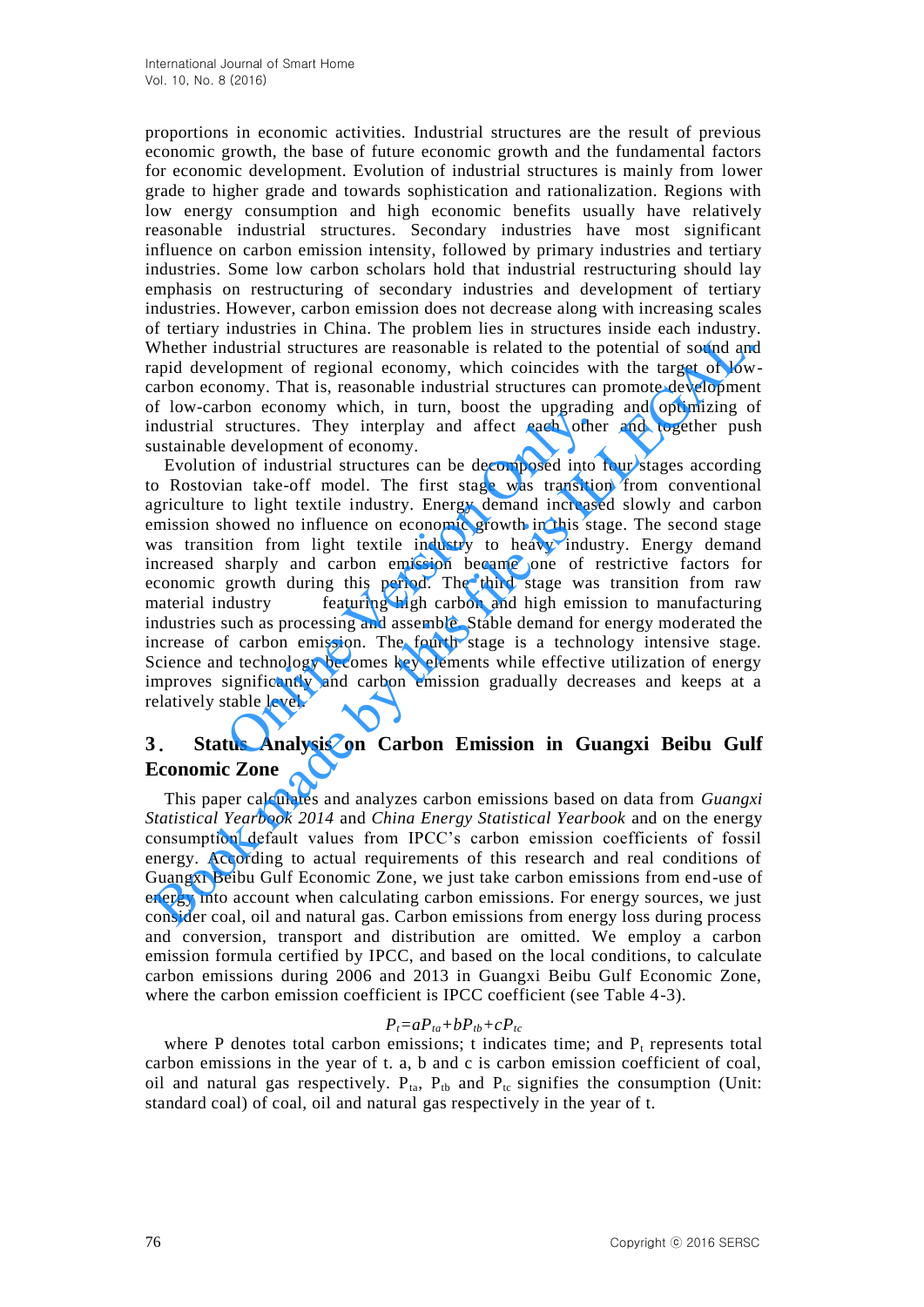| Energy sources | Coal   |       | Natural gas |
|----------------|--------|-------|-------------|
| Coefficient    | በ 7559 | .5857 | .4483       |

## **Table 1. Carbon Emission Coefficient**

## **3.1. Total Carbon Emission Analysis**

Carbon emissions from 2006 to 2013 are summarized in Table 2 as below after calculating by the equation above based on *Guangxi Statistical Yearbook 2014.*

## **Table 2. Carbon Emissions in Guangxi Beibu Gulf Economic Zone in 2006-2013**

| Year                          | 2006 | 2007 | 2008 | 2009 2010 | 2011 | 2012 | 2013                                                    |
|-------------------------------|------|------|------|-----------|------|------|---------------------------------------------------------|
| Carbon emissions<br>(10,000t) |      |      |      |           |      |      | 1306.6 1628.5 1684.7 1908.0 1936.9 2182.1 2329.2 2572.6 |

Data source: Guangxi Statistical Yearbook 2014

As shown in Table 2, carbon emissions increased every year from 2006 to 2013 in Guangxi Beibu Gulf Economic Zone, especially during 2006 and 2007, 2008 and 2009, 2010 and 2011, 2011 and 2012 as well as 2012 and 2013 which witnessed rapid increase in carbon emissions due to fast rising energy consumption. Carbon emissions increased moderately during the period from 2007 to 2008 and from 2009 to 2010. According to above analysis on status and features of the industrial structure in the region, secondary industries feature high carbon and high energy consumption, thus they are the key to energy conservation and emission reduction. **OODET STATE SETT CONTITN CONTINUM CONTIC STATE STATE STATE STATE STATE STATE STATE STATE STATE STATE STATE STATE STATE STATE STATE STATE STATE STATE STATE STATE STATE STATE STATE STATE STATE STATE STATE STATE STATE STATE Example 12006 -2013**<br> **Example 12006 -2007** 2008 2009 2010 2011 2012 2013<br> **Carbon emissions** 1306.6 1628.5 1684.7 1908.0 1936.9 2182.1 2329.2 2572.0<br> **Data source:** Guangxi Statistical Yearbook 2014<br>
As shown in Table 2

## **3.2. Carbon Emission Intensity Analysis**

Carbon emission intensity refers to the carbon emissions per unit of GDP. It is an index denoting the relationship between economic growth and carbon emission. The calculation formula is shown as: carbon emission intensity=total carbon emissions/GDP. A region is deemed as success in developing low-carbon economy if its economic volumes increase with decreasing carbon emissions per unit of GDP. Results are summarized in Table 3 based on data in Table 2 and *Guangxi Statistical Yearbook 2014.*

**Table 3. Carbon Emission Intensity in Guangxi Beibu Gulf Economic Zone in 2006-2013**

| Year                            | 2006  | 2007 | 2008 2009                               | 2010 | 2011 | 2012  | 2013                                                         |
|---------------------------------|-------|------|-----------------------------------------|------|------|-------|--------------------------------------------------------------|
| GDP (100<br>million Yuan)       |       |      |                                         |      |      |       | 2043.56 2516.70 3090 3480.84 4275.37 5281.97 5901.17 6600.52 |
| Carbon<br>emission<br>intensity | 0.633 |      | $0.647$ $0.545$ $0.548$ $0.453$ $0.413$ |      |      | 0.334 | 0.383                                                        |

Data source: Guangxi Statistical Yearbook 2014

As shown in Table 3, carbon emission intensity showed a roughly downward trend in Guangxi Beibu Gulf Economic Zone, which means the region has made certain achievements in developing low-carbon economy. He Jiankun *et al*. believed that absolute reduction of carbon emissions can be achieved only when decreasing scale of carbon emission intensity is larger than growth rate of GDP. But, based on calculation, the decreasing scale of carbon emission intensity was smaller than growth rate of GDP every year from 2006 to 2013 in the region, which indicated that the region failed to realize the absolute reduction of carbon emissions. This is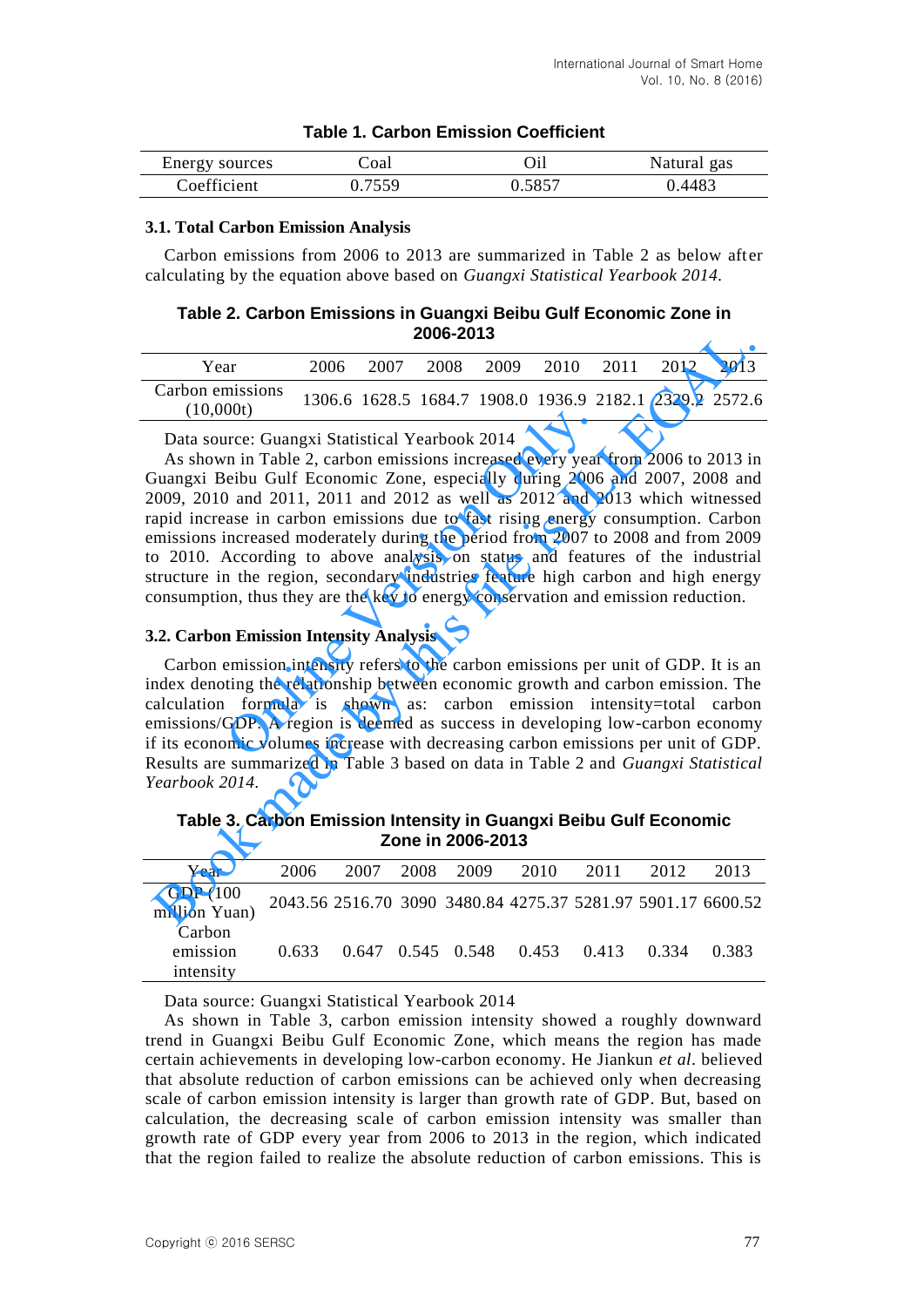inseparable from the industrial structures as its dominant industry is still secondary industries which feature "high carbon, high emission and high energy consumption". Consumption of high-carbon energy is the main driving force of increasing carbon emissions. It is a direct restriction to achievement of the target of energy conservation and emission reduction in the region. Therefore, it is particularly urgent to develop low-carbon economy.

# **4. Grey Correlation Analysis between Industrial Structures and Carbon Emission in Guangxi Beibu Gulf Economic Zone**

# **4.1. Methodologies**

Grey system theory was proposed by Chinese scholar Prof. Deng Julong in 1982 as a kind of new studies focusing on the system with few data, poor information and uncertainty questions. The objects of these studies are uncertain systems with known information and unknown information, and generate and develop the known information to correctly describe the system evolution principles. "Grey" represents known information and unknown information and the corresponding system is called grey system. Research contents of grey system theory include system analysis, data generation, modeling, forecast, decision-making and control. It has been applied to military, economy, industry, agriculture, ecology, meteorology, earthquake and education. Generally, regression analysis and variance analysis are two methods used in abstract systems. But these methods have strict requirements for data. A plenty of sample data are needed and these data should be subject to certain canonical distribution. However, there are limited statistical data about industries and energy in Guangxi Beibu Gulf Economic Zone. And some information is clear and definite while others are not. Grey correlation model can overcome these shortcomings and the calculation is relatively easy and effective to analyze relationship between industrial structures and carbon emission. Transion and unknown information, and generate are<br>n to correctly describe the system evolution principlormation and unknown information and the correctly describe the system evolution principlormation and unknown informat **L1. Methodologies**<br>
Grey system theory was proposed by Chinese scholar Prof. Deng Julong in 1983<br>
Grey system theory was proposed by Chinese scholar Prof. Deng Julong in 1983<br>
is a kind of new studies focusing on the sys

# **4.2. Modeling**

In grey correlation models, calculation steps are as below:

(1) Reference number series  $F_0(k)$  and comparison number series  $F_i(k)$  clearing reflecting characteristics of systems:

where,  $F_0 = \{F_0(k) \mid k=1, 2, 3, \ldots, n\}$  (1)

 $F_i = \{F_i(k) \mid k=1, 2, 3, \ldots, n; i=1, 2, 3, \ldots, m\}$  (2)

(2) Standardized treatment of number series (non-dimensional treatment)

Direct comparison between index data is unfulfillable as they have different meanings and dimensions. For convenient comparison and calculation, nondimensional treatment should be done to data.

Examples and dimensions. For convenient comparison and calculation, non-  
nensional treatment should be done to data.

\n
$$
F_i^{\dagger} = \frac{F_i}{F_i(1)} = \{ \frac{F_i(1)}{F_i(1)} , \frac{F_i(2)}{F_i(1)} , \frac{F_i(3)}{F_i(1)} , \dots, \frac{F_i(n)}{F_i(1)} \}
$$
\n
$$
= \{ F_i^{\dagger}(1), F_i^{\dagger}(2), F_i^{\dagger}(3), \dots, F_i^{\dagger}(n) \}, i = 0, 1, 2, 3, \dots, m
$$
\n(3) Calculating difference number series

\n
$$
\Delta F_i(k) = | F_0^{\dagger}(k) - F_i^{\dagger}(k) |
$$
\n(4) Find the following expression:

\n
$$
F_i^{\dagger}(k) = | F_0^{\dagger}(k) - F_i^{\dagger}(k) |
$$
\n(5) Find the following expression:

\n
$$
F_i^{\dagger}(k) = | F_0^{\dagger}(k) - F_i^{\dagger}(k) |
$$
\n(6) Find the following expression:

\n
$$
F_i^{\dagger}(k) = | F_0^{\dagger}(k) - F_i^{\dagger}(k) |
$$
\n(7) Find the following expression:

\n
$$
F_i^{\dagger}(k) = | F_0^{\dagger}(k) - F_i^{\dagger}(k) |
$$
\n(8) Find the following expression:

\n
$$
F_i^{\dagger}(k) = | F_0^{\dagger}(k) - F_i^{\dagger}(k) |
$$
\n(9) Find the following expression:

\n
$$
F_i^{\dagger}(k) = | F_0^{\dagger}(k) - F_i^{\dagger}(k) |
$$
\n(1) Find the following expression:

\n
$$
F_i^{\dagger}(k) = | F_0^{\dagger}(k) - F_i^{\dagger}(k) |
$$
\n(1) Find the following expression:

\n
$$
F_i^{\dagger}(k) = | F_0^{\dagger}(k) - F_i^{\dagger}(k) |
$$
\n(2) Find the following expression:

\n
$$
F_i^{\dagger}(k) = | F_0^{\dagger}(k) - F_i^{\dagger}(k) |
$$
\n(3) Find the following expression:

\n
$$
F_i^{\dagger}(k) = | F_0^
$$

(3) Calculating difference number series

*i*

culating difference number series

\n
$$
= |F_0(k) - F_i(k)|
$$
\n
$$
= \{ |F_0(1) - F_i(1)|, |F_0(2) - F_i(2)|, |F_0(3) - F_i(3)|, \dots, |F_0(n) - F_i(n)| \}, i \ge 1, 2, 3, \dots, m; k
$$
\n
$$
= 1, 2, 3, \dots, n
$$
\nsubting maximum difference (max) and minimum difference (min)

(4) Calculating maximum difference (max) and minimum difference (min) where,  $\max_{i} \max_{k} \max_{k} \Delta F_{I}(k)$  (5)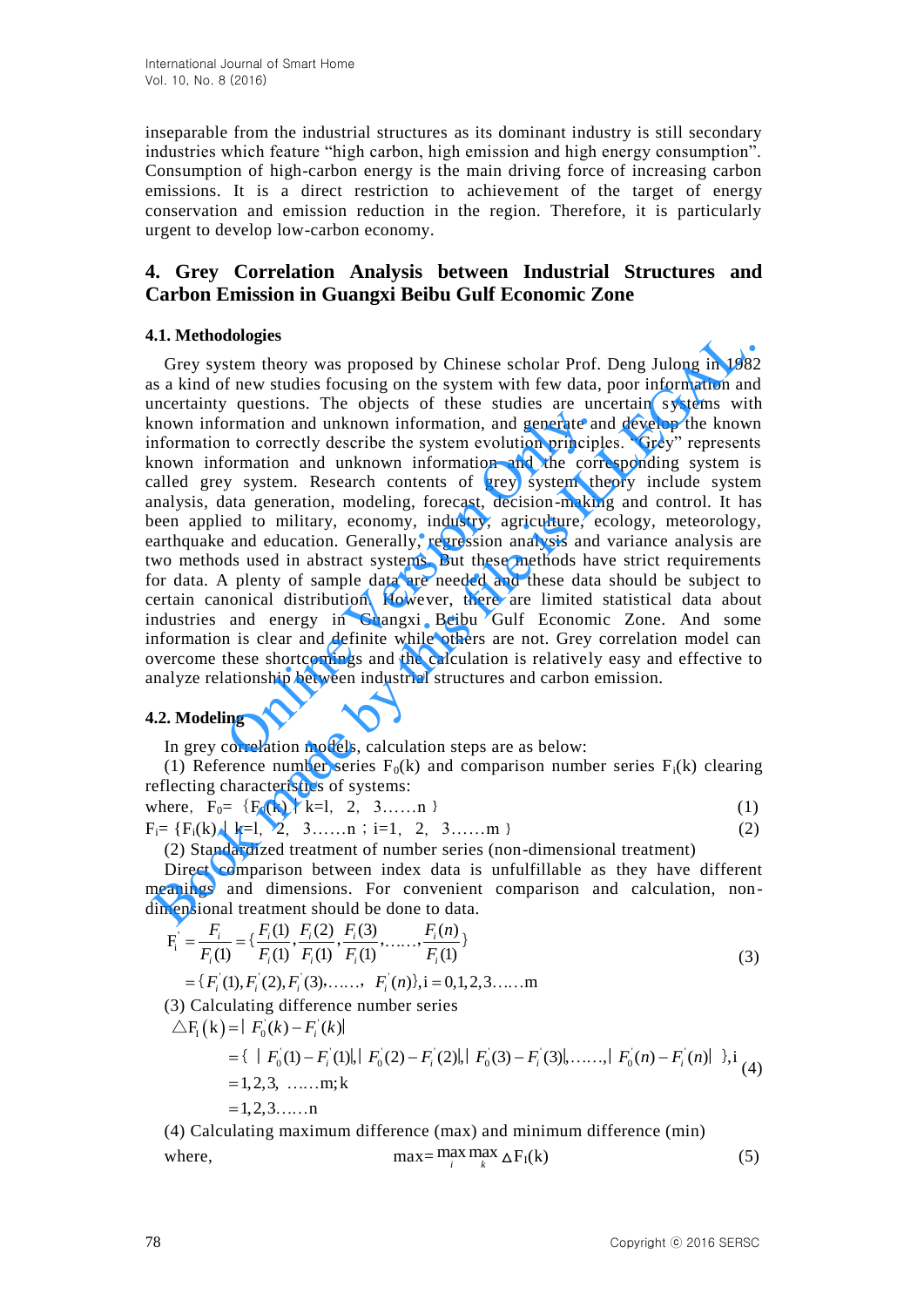$\min = \min_{i} \min_{k} \Delta F_{I}(k), i=1,2,3,...,m; k=1,2,3,...,n$  (6)

(5) Calculating correlation coefficient  $\varepsilon_i(k)$ . It indicates the relevancy between comparison number series and reference number series at each time point, so there are more than one coefficient.

$$
\varepsilon_i(k) = \frac{\min + \rho \max}{\Delta F_i(k) + \rho \max} \tag{7}
$$

where,  $\rho$  is resolution ratio in the probability space  $(0, 1)$ . Generally, the value of  $\rho$  is 0.5.

### (6) Calculating relevancy  $r_i$

There several correlation coefficients and they are different from each other. We take the average value of these correlation coefficients, namely the relevancy, for convenient comparison.

Where, the relevancy:

$$
r_i = \frac{1}{n} \sum_{k=1}^{n} \varepsilon_i(k), \quad i = 1, 2, 3, \dots, m
$$
 (8)

At last, we need to compare the relevancy. Larger value of relevancy indicates higher level of similarity between comparison number series and reference number series.

#### **4.3. Empirical Analysis**

Different industries differ in energy consumption and the consequential carbon emissions. Thus it is necessary to analyze the relationship between industrial structures and carbon emissions in Guangxi Beibu Gulf Economic Zone. Here, total carbon emissions are regarded as reference number series  $F_0$  and proportions of three industries among local GDP are regarded as comparison number series  $F_i$  from 2006 to 2013. Then calculation formulas described above are used to define the relationship between industrial structures and carbon emissions in the region. Data are summarized in Table 4 as blow: the relevancy:<br>  $k$ ,  $i=1,2,3,......$  m<br>
we need to compare the relevancy. Larger value c<br>
el of similarity between comparison number series a<br>
ical Analysis<br>
t industries differ in energy consumption and the<br>
Thus it is neces (6) Calculating relevancy  $r_i$ <br>
There several correlation coefficients and they are different from each other. We<br>
are the relevancy, for a relevancy:<br>
where, the relevancy:<br>  $r_i = \frac{1}{n} \sum_{i=1}^{n} c_i(k)$ , i=1,2,3, ...... m<br>

**Table 4. Proportion of Output Values of Three Industries and Total Carbon Emissions in Guangxi Beibu Gulf Economic Zone in 2006-2013**

| Year                            | 2006      | 2007 | 2008 | 2009 | 2010 | 2011 | 2012 | 2013                                                    | code           |
|---------------------------------|-----------|------|------|------|------|------|------|---------------------------------------------------------|----------------|
| Total carbon<br>emissions       |           |      |      |      |      |      |      | 1306.6 1628.5 1684.7 1908.0 1936.9 2182.1 2329.2 2572.6 | - FO           |
| (10,000t)                       |           |      |      |      |      |      |      |                                                         |                |
| Output values of                |           |      |      |      |      |      |      |                                                         |                |
| primary industries<br>(% )      | 21.8 21.3 |      | 20.7 | 18.8 | 17.5 | 17.5 | 16.7 | 16.3                                                    | F1             |
| Output values of                |           |      |      |      |      |      |      |                                                         |                |
| secondary<br>industries $(\% )$ | 38.6      | 41.6 | 43.3 | 43.6 | 47.1 | 48.4 | 47.9 | 47.7                                                    | F <sub>2</sub> |
| Output values of                |           |      |      |      |      |      |      |                                                         |                |
| tertiary industries             | 39.7      | 37.1 | 36.0 | 37.6 | 35.4 | 34.1 | 35.4 | 36.0                                                    | F <sub>3</sub> |
| (9)                             |           |      |      |      |      |      |      |                                                         |                |

Data source: *Guangxi Statistical Yearbook 2014* and Table 2

Correlation coefficients are calculated by the formula  $(1)$ ,  $(2)$ ,  $(3)$ ,  $(4)$ ,  $(5)$ ,  $(6)$ and (7) between proportion of output values of three industries and total carbon emissions in the region and summarized in Table 5 as follows: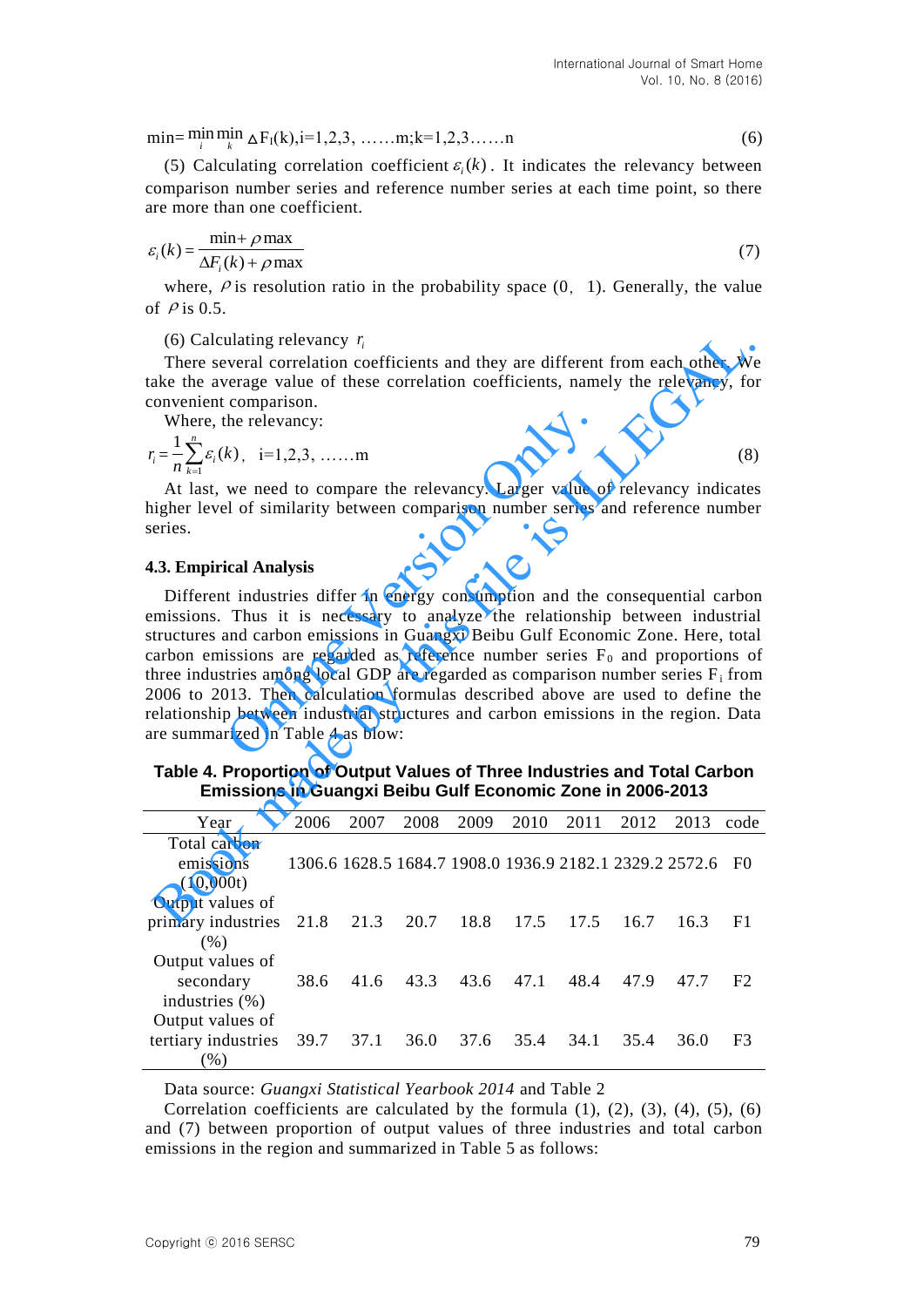|      | Coefficient          |                      |                      |  |  |  |  |
|------|----------------------|----------------------|----------------------|--|--|--|--|
| Year | $\varepsilon_{i}(k)$ | $\varepsilon_{2}(k)$ | $\varepsilon_{3}(k)$ |  |  |  |  |
| 2006 |                      | 1                    | 1                    |  |  |  |  |
| 2007 | 0.670                | 0.782                | 0.663                |  |  |  |  |
| 2008 | 0.650                | 0.792                | 0.619                |  |  |  |  |
| 2009 | 0.504                | 0.645                | 0.547                |  |  |  |  |
| 2010 | 0.473                | 0.701                | 0.508                |  |  |  |  |
| 2011 | 0.413                | 0.592                | 0.430                |  |  |  |  |
| 2012 | 0.379                | 0.530                | 0.407                |  |  |  |  |
| 2013 | 0.333                | 0.455                | 0.365                |  |  |  |  |

| Table 5. Correlation Coefficients between Proportion of Output Values of |
|--------------------------------------------------------------------------|
| Three Industries and Total Carbon Emissions in Guangxi Beibu Gulf        |
| <b>Economic Zone</b>                                                     |

By the formula (8), proportion of output values of primary, secondary and tertiary industry, namely  $F_1$ ,  $F_2$  and  $F_3$ , has correlation coefficient with carbon emissions  $F_0$ as follows respectively:  $r_1 = 0.553$ ,  $r_2 = 0.687$ ,  $r_3 = 0.567$ , which is subject to the following relation:  $r_2 > r_3 > r_1$ . That is, among three industries, the secondary industries have the highest correlation with total carbon emissions. Secondary industries impact carbon emissions most significantly and play a dominant role in developing low-carbon economy in the region. Tertiary industries have a lower correlation with total carbon emissions and the primary industries is least correlated with total carbon emissions. This result well coincides with the current "tertiary, primary and secondary" production value pattern among three industries in the region, which indicates that industrial structures are closely related with carbon emissions. Especially, secondary industries have most significant impact on carbon emissions, followed by tertiary and primary industries. **EXECUTE:** 0.333 0.333 0.333 0.333 0.333 0.333 0.333 0.333 0.333 0.333 0.333 0.333 0.333 0.333 0.333 0.333 0.333 0.333 0.333 0.333 0.333 0.333 0.333 0.333 0.333 0.333 0.333 0.333 0.333 0.333 0.333 0.333 0.333 0.433 0.933 Book made by this file is ILLEGAL.

# **5. Result Analysis**

This research finds that carbon emissions are closely related with industrial structures in Guangxi Beibu Gulf Economic Zone, and the relationship may vary with economic development and features of industrial structures. For this reason, responsible authorities are suggested to take into account following factors when designing industrial policies for the region to reduce carbon emissions. First, accelerate industrial restructuring and promote upgrading of low-carbon technologies in secondary industries. The industrial structure is in a "tertiary, primary and secondary" production value pattern in the region, and secondary industries are the main driving force to local economic development and impact carbon emissions most significantly. Therefore, responsible authorities should take measures to shut down or reorganize enterprises with serious pollution and low benefits and weed out facilities with high energy consumption, high pollution and high emission. Low-carbon technologies should be introduced to upgrade production equipment and industry scales and agglomeration effect should be enhanced. Low-carbon reform should be performed in secondary industries in order to step on a low-carbon development path. Second, more attention should be paid to development of tertiary industries. Their proportion among gross economic values should be increased gradually. Certain considerations have been given to tertiary industries in the region, but there is still a long way to go before the proportion of their output values reach 66% just as in developed countries. For this reason, measures should be taken to increase the proportion of output values of tertiary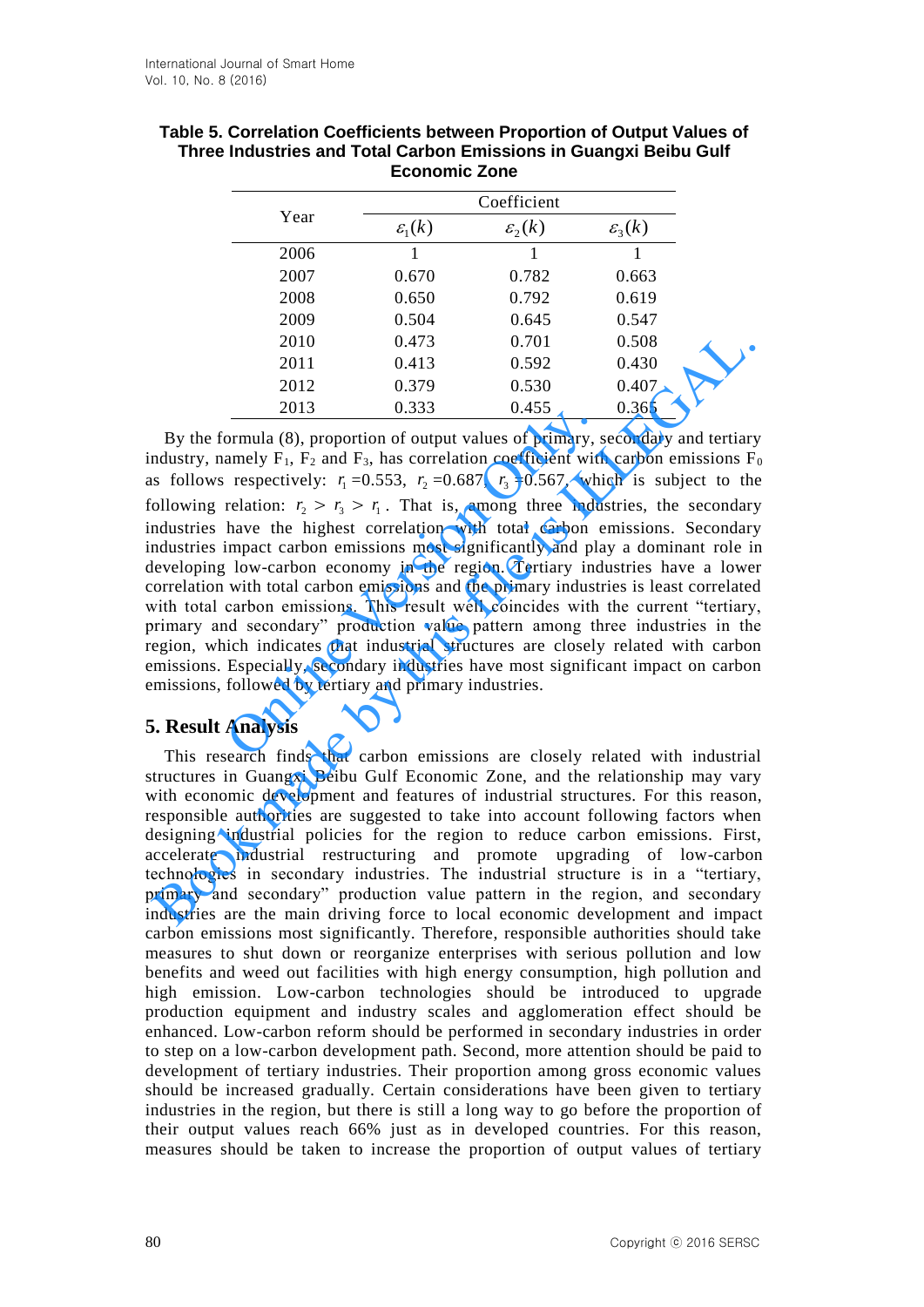industries, to optimize their internal structures, and to realize the overall industrial restructuring in the region. Third, low-carbon effect of agriculture should be fortified. A major measure is to decrease the proportion of agriculture during the process of industrial restructuring in Beibu Gulf Economic Zone. Responsible authorities are expected to give full play to low-carbon effect of agriculture through low-carbon technical reform and enhancement of carbon sink function, realizing a low-carbon agriculture.

For development of low-carbon economy in Guangxi Beibu Gulf Economic Zone, the key is law and policy guarantee, technical innovation and public participation. In the aspect of law, a legal system for low-carbon economy can be established based on the local reality. Implementation of related laws such as Law on Energy Saving should be supervised and inspected with more efforts, and a long-term mechanism should be established and improved to supervise efforts for energy saving and emission reduction. For polices, plans should be designed for the low-carbon development in the medium and long term. Economic incentive polices can be taken to push low-carbon development. These polices include tax incentives for renewable energy sources, special funds for development of renewable energy sources and subsidies for personal investment or participation in investment on renewable energy sources. In terms of technical innovation, existing low-carbon technologies should be integrated. Power should be generated by consuming rich carbon-free energy sources such as wind force, water resource and solar energy. Ecological tourism should be developed. Advanced biopharmacy technologies should be introduced to realize deep processing of marine products and appreciation of basic values. Accelerate training and introducing of technical personnel who are specialized in low-carbon technologies. Set special funds for research and development of low-carbon technologies. Beibu Gulf Economic Zone should enhance cooperation with ASEAN countries in low-carbon fields and build corresponding cooperative mechanism. For public participation, strengthen lowcarbon education and expand ecological and humanistic quality education. Channels such as network, TV, broadcast, newspaper and books should be used for these education goals, developing the public's awareness of environmental protection. In the metalum and long crim. Economic incentive<br>V-carbon development. These polices include tax inc<br>trices, special funds for development of renewable<br>for personal investment or participation in inves<br>rces. In terms of te In the bear beam, in Implementation of beat as a server as such as a server of the statistical and inperced on the statistical and inperced by the mechanism mission reduction. For polices, plans should be eigsiged for the

#### **6. 2 Changing Consumption Patterns**

For individuals, people should change consumption patterns and innovate new life styles in the aspect of clothing, food, housing and transportation. First, buy unnecessary clothes as less as possible and recycle unwanted clothes. Dry wet clothes in the sun instead of washing machine. Second, prefer vegetables to meat as your meals and do not waste. Choose low carbon diets and reduce consumption of carbohydrates. Third, turn off lights and computers when leaving. Save electricity and water. Classify garbage, use energy saving lamps, purchase green buildings, and take the stairs instead of elevators. Fourth, reduce unnecessary travels, travel by bike and bus or on foot. If possible, do not drive cars. Purchase cars with small displacements. At last, everyone should do their best to practice low-carbon consumption and promote development of low-carbon economy.

### **References**

- [1] S. Zhou, L. Mi, H. Chen, Y. Geng, "Building detection in Digital surface model, 2013 IEEE International Conference on Imaging Systems and Techniques (IST)", Oct. **(2012)**.
- [2] J. He, Y. Geng, K. Pahlavan, "Toward Accurate Human Tracking: Modeling Time-of-Arrival for Wireless Wearable Sensors in Multipath Environment", IEEE Sensor Journal, vol. 14, no. (11), pp. 3996-4006, Nov. **(2014)**.
- [3] Lv Z, Halawani A, Fen S. Touch-less Interactive Augmented Reality Game on Vision Based Wearable Device[J]. Personal and Ubiquitous Computing, **(2015)**, vol. 19, no. 3, pp. 551-567.